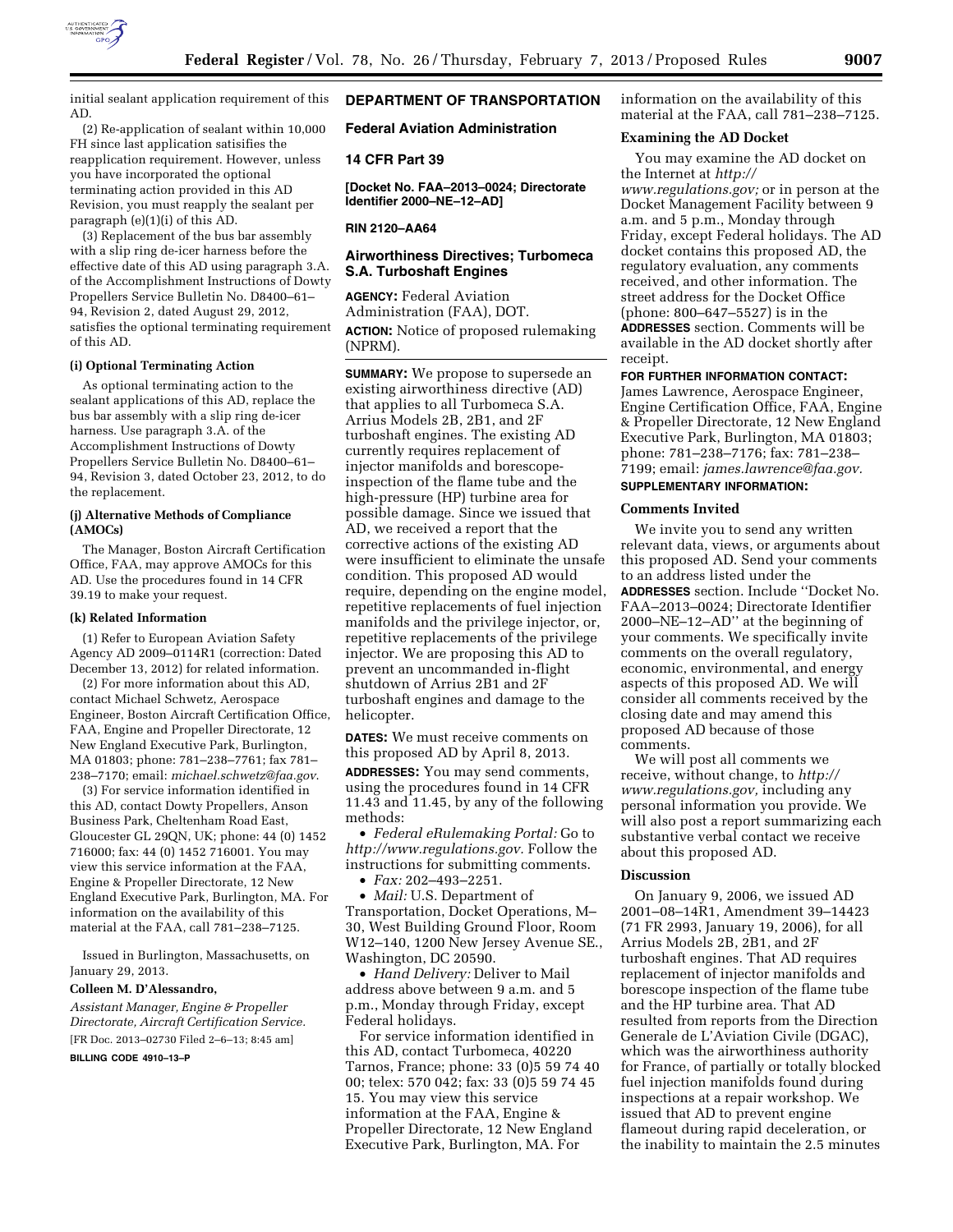OEI rating, and to prevent injector air path cracks, due to blockage of the fuel injection manifolds.

## **Actions Since Existing AD Was Issued**

Since we issued AD 2001–08–14R1, Amendment 39–14423 (71 FR 2993, January 19, 2006), Turbomeca reported that the corrective actions in that AD were insufficient to eliminate the unsafe condition. During inspections carried out at the repair workshop, some main injectors were found totally or partially blocked. In response, the European Aviation Safety Agency (EASA), which is the Technical Agent for the Member States of the European Community, issued EASA AD 2012–0249, dated November 21, 2012, to mandate replacements of the fuel injection manifolds and privilege injector on Arrius 2B1 turboshaft engines, and, EASA AD 2012–0150, dated August 8, 2012, to mandate replacements of the privilege injector on Arrius 2F turboshaft engines. Also, since we issued AD 2001–08–14R1, the Arrius 2B engine model is no longer in service and has been removed from the engine Type Certificate Data Sheet No. E34NE, as requested by the manufacturer.

#### **Relevant Service Information**

We reviewed Turbomeca S.A. Alert Mandatory Service Bulletin (MSB) No. A319 73 2012, Version I, dated November 12, 2012. That Alert MSB describes Arrius 2B1 engine procedures for replacing, checking, or cleaning the injector manifolds and the privilege injector. We also reviewed Turbomeca S.A. Alert MSB No. A319 73 4001, Version K, dated February 10, 2012. That Alert MSB describes procedures for cleaning or replacing the Arrius 2F privilege injector.

### **FAA's Determination**

We are proposing this AD because we evaluated all the relevant information and determined the unsafe condition described previously is likely to exist or develop in other products of the same type design.

## **Proposed AD Requirements**

This proposed AD would require, for Arrius 2B1 turboshaft engines, initial and repetitive replacement of the fuel injection manifold and the privilege injector within 200 hours time-sincenew (TSN) or since the last accomplishment of Turbomeca S.A. Alert MSB No. A319 73 2012, Version I, dated November 12, 2012, whichever occurs first. This proposed AD would also require, for Arrius 2F turboshaft engines, initial and repetitive replacement of the privilege injector

before exceeding 400 hours TSN or since the last accomplishment of Turbomeca S.A. Alert MSB No. A319 73 4001, Version K, dated February 10, 2012, whichever occurs first.

#### **Costs of Compliance**

We estimate that this proposed AD would affect about 38 Arrius 2B1 engines and about 93 Arrius 2F engines installed on helicopters of U.S. registry. We also estimate that it would take about two hours per engine to replace the injector manifolds and about one hour per engine to replace the privilege injector. The average labor rate is \$85 per hour. Based on these figures, we estimate the cost of the proposed AD on U.S. operators to be \$663,615.

### **Authority for This Rulemaking**

Title 49 of the United States Code specifies the FAA's authority to issue rules on aviation safety. Subtitle I, Section 106, describes the authority of the FAA Administrator. Subtitle VII, Aviation Programs, describes in more detail the scope of the Agency's authority.

We are issuing this rulemaking under the authority described in Subtitle VII, Part A, Subpart III, Section 44701, ''General requirements.'' Under that section, Congress charges the FAA with promoting safe flight of civil aircraft in air commerce by prescribing regulations for practices, methods, and procedures the Administrator finds necessary for safety in air commerce. This regulation is within the scope of that authority because it addresses an unsafe condition that is likely to exist or develop on products identified in this rulemaking action.

## **Regulatory Findings**

We have determined that this proposed AD would not have federalism implications under Executive Order 13132. This proposed AD would not have a substantial direct effect on the States, on the relationship between the national Government and the States, or on the distribution of power and responsibilities among the various levels of government.

For the reasons discussed above, I certify that the proposed regulation:

(1) Is not a ''significant regulatory action'' under Executive Order 12866,

(2) Is not a ''significant rule'' under the DOT Regulatory Policies and Procedures (44 FR 11034, February 26, 1979),

(3) Will not affect intrastate aviation in Alaska to the extent that it justifies making a regulatory distinction, and

(4) Will not have a significant economic impact, positive or negative,

on a substantial number of small entities under the criteria of the Regulatory Flexibility Act.

### **List of Subjects in 14 CFR Part 39**

Air transportation, Aircraft, Aviation safety, Incorporation by reference, Safety.

## **The Proposed Amendment**

Accordingly, under the authority delegated to me by the Administrator, the FAA proposes to amend 14 CFR part 39 as follows:

## **PART 39—AIRWORTHINESS DIRECTIVES**

■ 1. The authority citation for part 39 continues to read as follows:

**Authority:** 49 U.S.C. 106(g), 40113, 44701.

### **§ 39.13 [Amended]**

■ 2. The FAA amends § 39.13 by removing airworthiness directive (AD) 2001–08–14R1, Amendment 39–14423 (71 FR 2993, January 19, 2006), and adding the following new AD:

**Turbomeca S.A.:** Docket No. FAA–2013– 0024; Directorate Identifier 2000–NE– 12–AD.

### **(a) Comments Due Date**

The FAA must receive comments on this AD action by April 8, 2013.

#### **(b) Affected ADs**

This AD supersedes AD 2001–08–14R1, Amendment 39–14423 (71 FR 2993, January 19, 2006).

## **(c) Applicability**

This AD applies to all Turbomeca S.A. Arrius models 2B1 and 2F turboshaft engines.

#### **(d) Unsafe Condition**

This AD was prompted by a report that the corrective actions of AD 2001–08–14R1, Amendment 39 14423 (71 FR 2993, January 19, 2006) were insufficient to eliminate the unsafe condition. We are issuing this AD to prevent an uncommanded in-flight shutdown of Arrius 2B1 and 2F turboshaft engines and damage to the helicopter.

#### **(e) Compliance**

Comply with this AD within the compliance times specified, unless already done.

#### **(f) Arrius 2B1 Turboshaft Engines**

(1) Replace the fuel injector manifolds and privilege injector with parts eligible for installation before exceeding 200 operating hours time-since-new (TSN) or since last inspection of the fuel injection manifolds or privilege injector, whichever comes first.

(2) Borescope-inspect the flame tube and the high-pressure turbine area for turbine distress.

(3) Thereafter, within every 200 operating hours time-in-service (TIS) since last fuel injector manifolds and privilege injector